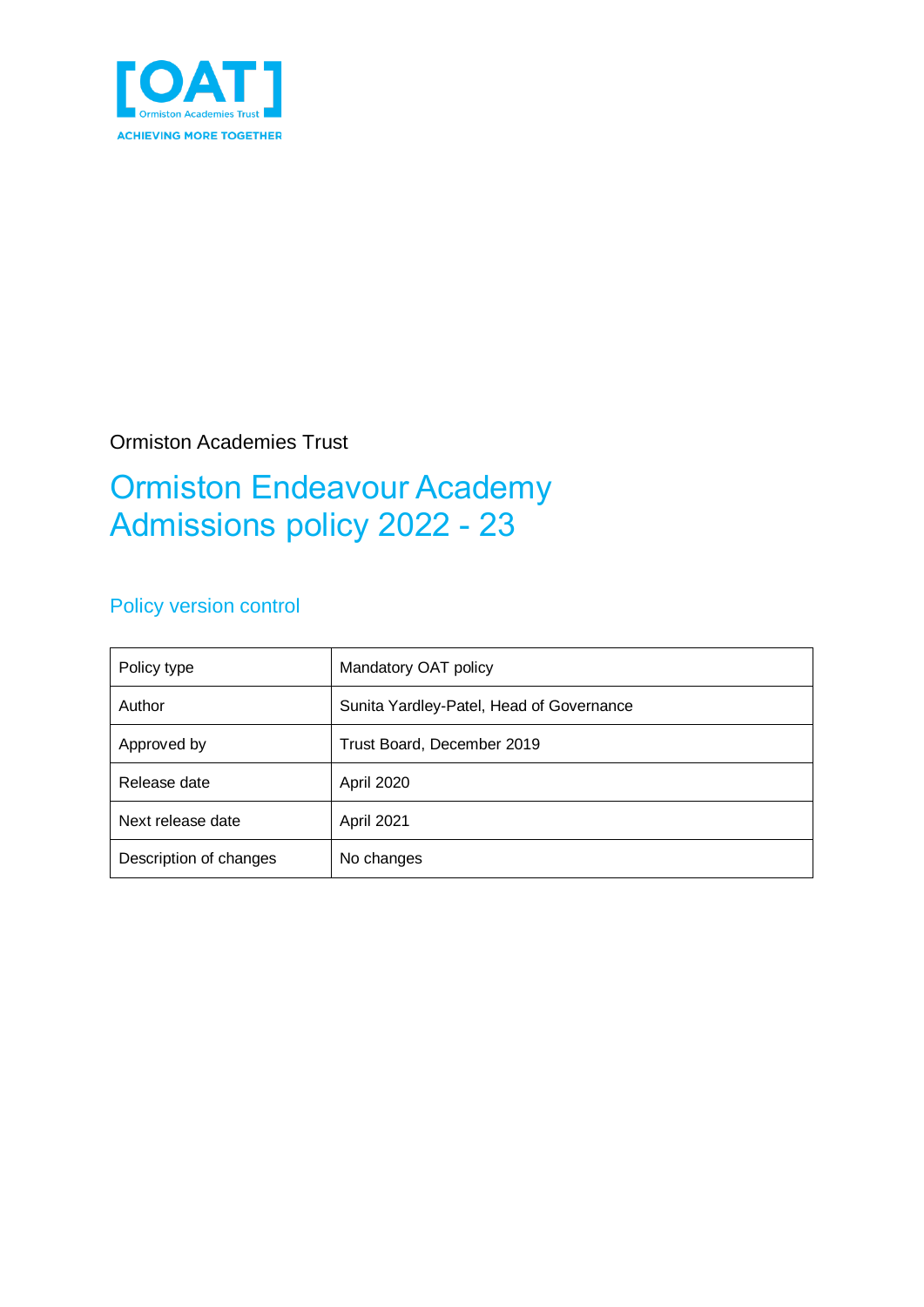

# **Contents**

| 1.    |  |  |
|-------|--|--|
| 1.1.  |  |  |
| 1.2.  |  |  |
| 2.    |  |  |
| 2.3.  |  |  |
| 2.4.  |  |  |
| 2.5.  |  |  |
| 2.6.  |  |  |
| 2.7.  |  |  |
| 2.8.  |  |  |
| 2.9.  |  |  |
| 2.10. |  |  |
| 2.11. |  |  |
| 2.12. |  |  |
| 3.    |  |  |
| 3.1.  |  |  |
| 3.2.  |  |  |
| 3.3.  |  |  |
| 3.4.  |  |  |
| 3.5.  |  |  |
| 3.6.  |  |  |
| 4.    |  |  |
| 4.1.  |  |  |
| 4.2.  |  |  |
| 4.3.  |  |  |
| 4.4.  |  |  |
| 4.5.  |  |  |
| 4.6.  |  |  |
|       |  |  |
|       |  |  |
|       |  |  |
|       |  |  |
|       |  |  |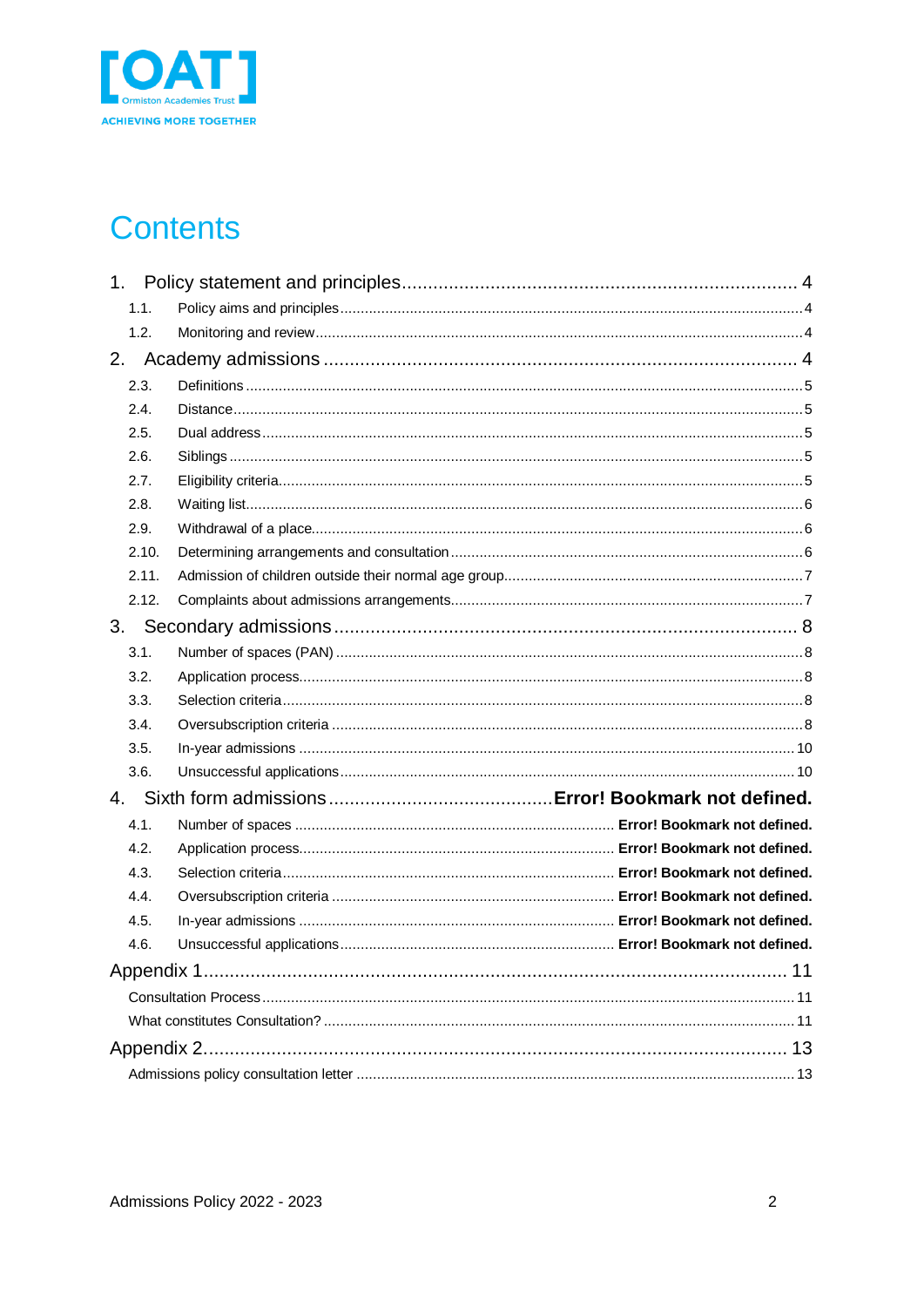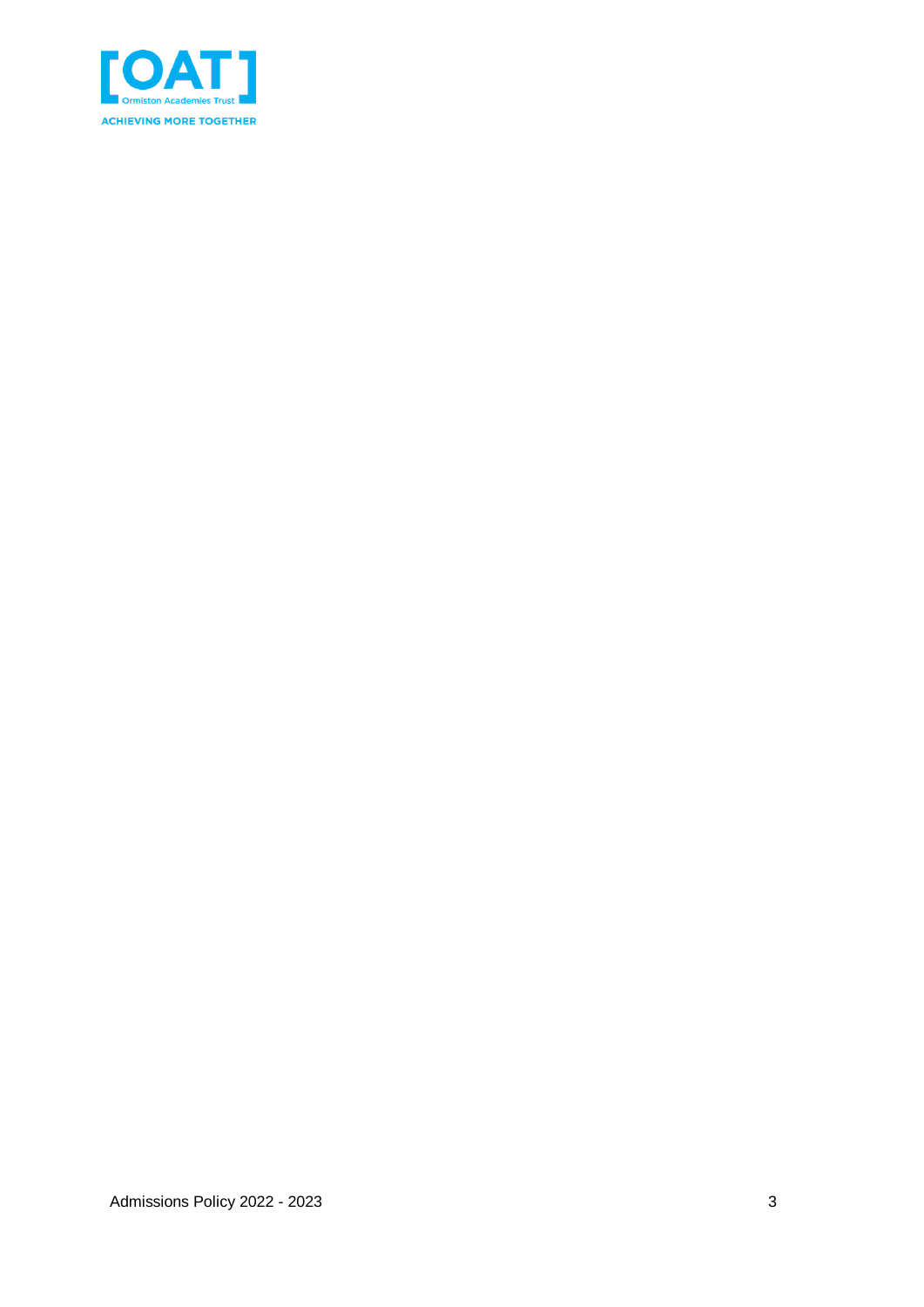

# <span id="page-3-0"></span>1.Policy statement and principles

## <span id="page-3-1"></span>1.1. Policy aims and principles

- 1.1.1. This policy is designed to ensure there is an open and fair admissions procedure for all applicants and to help guide parents and their children through the application process. The academy's admissions arrangements will not disadvantage unfairly, either directly or indirectly, a child from a particular social or racial group, or a child with a disability or special educational needs, and that other academy policies do not discourage parents from applying for a place for their child.
- 1.1.2. This policy details the academies arrangements for admissions and will apply to all admissions from September 2022 to Septemebr 2023 This includes in-year admissions within this period.
- 1.1.3. Parents are encouraged to visit the academy with their child if they are planning to apply for a place. We have a number of open days during the year, these will be publicized on the Academy website. Arrangements for visits outside these dates can be made through the academy office on 01472 464565.
- 1.1.4. The Academy Trust will consult on the admissions arrangements at least once every seven years or if there are proposed changes to the admission arrangements which require consultation.
- 1.1.5. This policy is consistent with all other policies adopted by OAT / the academy and is written in line with current legislation and guidance.

## <span id="page-3-2"></span>1.2. Monitoring and review

- 1.2.1. This policy will be reviewed annually or in the following circumstances:
- Changes in legislation and / or government guidance
- As a result of any other significant change or event
- As the result of a decision of an Adjudicator
- In the event that the policy is determined not to be effective
- 1.2.2. If there are urgent concerns these should be raised to the Assistant Principal Support for Learning, in the first instance for them to determine whether a review of the policy is required in advance of the review date.

# <span id="page-3-3"></span>2. Academy admissions

- 2.1. The academy admits students between the ages of 11-16. The main intakes are:
- **Secondary**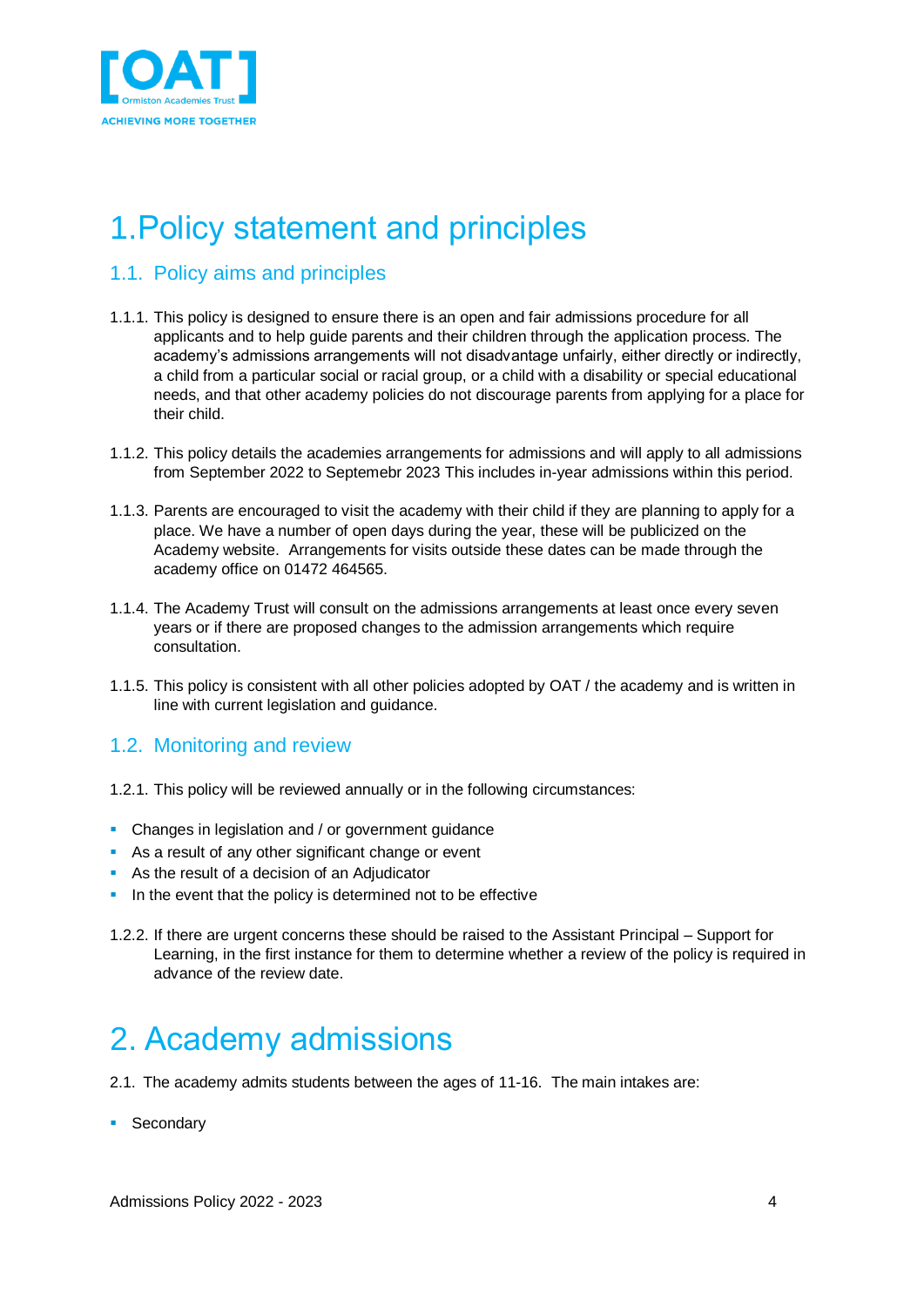

2.2. We encourage entry at the academy's main intake time so as to aid academic progression without interruption, however, applications are welcome for entry in any year.

### <span id="page-4-0"></span>2.3. Definitions

2.3.1. The academy uses the following definitions when applying this policy:

#### <span id="page-4-1"></span>2.4. Distance

- 2.4.1. This is the straight line distance between the academy main gate and the child's home address (front door).
- 2.4.2. All straight line distances are calculated electronically by Suffolk County Council using data provided jointly by the Post Office and Ordinance Survey. The data plots the co-ordinates of each property and provides the address-point between which the straight line distance is measured and reported to three decimal places. Where two dwellings with the same front entrance the closest dwelling to the front door (lower floor and counting clockwise) will be regarded as being closer to the academy.

### <span id="page-4-2"></span>2.5. Dual address

2.5.1. Where a child lives at two different addresses, the 'home' address will be determined as the address at which the child resides for the majority of school nights. School nights are Sunday night to Thursday night inclusive. In a case where the child spends an equal number of school nights at each address, then the address where the child benefit is paid will be used. Where no child benefit is claimed the address used to register the child with a doctor will be used.

### <span id="page-4-3"></span>2.6. Siblings

2.6.1. A sibling is defined as:

- A brother or sister (including half brothers or sisters) who shares one or both parents, whether or not resident in the same household
- A step-brother or sister where the two children are related by a parent's marriage
- An adopted or foster child living in the same household under the terms of the resident's order
- Another child living in the same household where the adult has parental responsibility
- 2.6.2. In the case of twins or other children from multiple births (two or more siblings in one year group) and where only one place is available, the application will be considered together as one application.

### <span id="page-4-4"></span>2.7. Eligibility criteria

- 2.7.1. Entry to the academy is subject to the regulations regarding nationality, residency status and eligibility to study in the United Kingdom. Students / pupils are eligible to be admitted to the academy if:
- **They are British citizens and / or EU nationals**
- They are a non-EU national that has  $-$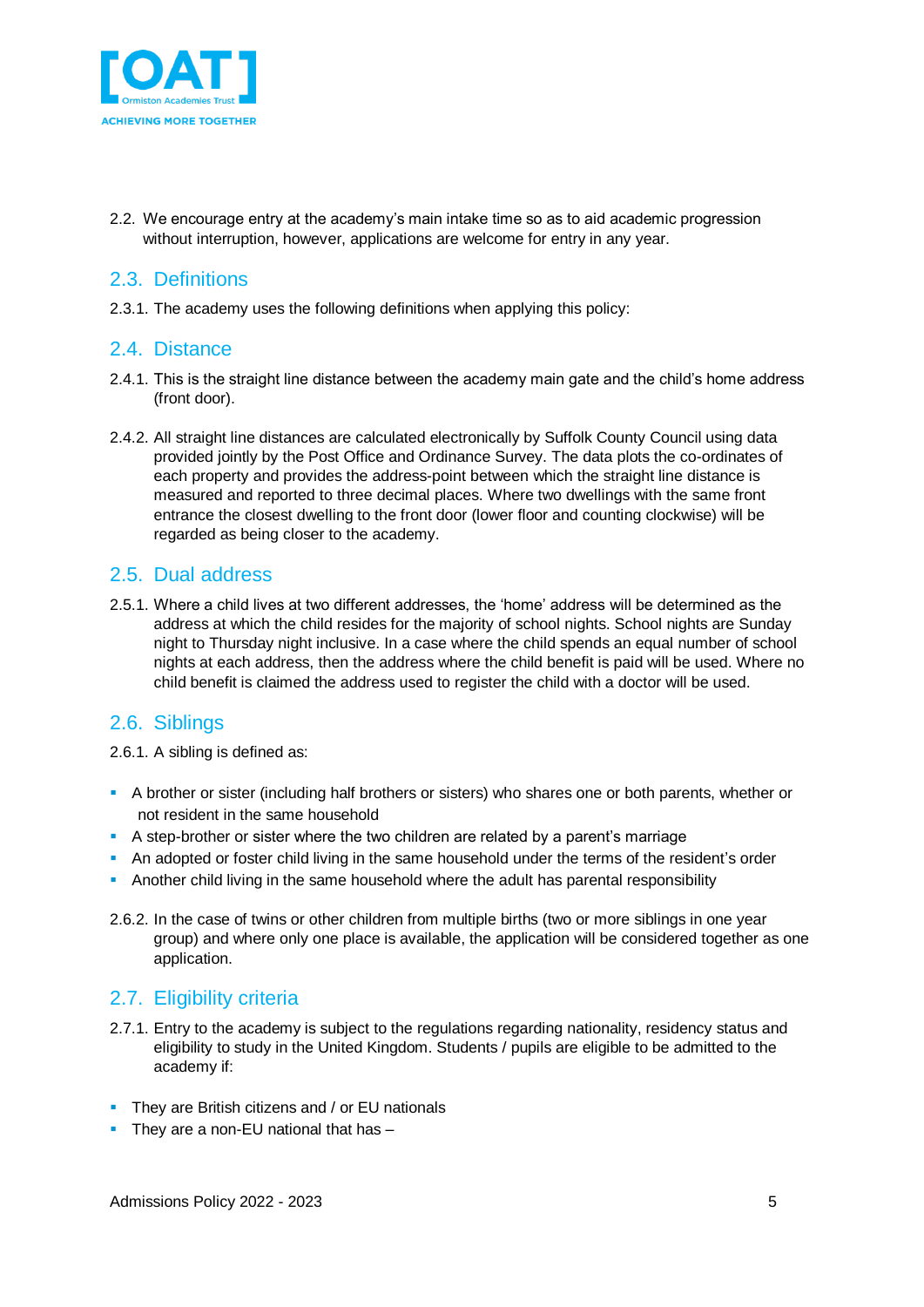

- 'Exceptional' or 'Indefinite Leave to Remain' in this country
- Refugee status

### <span id="page-5-0"></span>2.8. Waiting list

- 2.8.1. If the number of applicants exceeds the number of places available, children who have been refused a place will be automatically placed on a waiting list unless there is a specific request that this should not happen. The child may gain entry to the academy if a place becomes available.
- 2.8.2. The academy will maintain a waiting list until 31 December following the main academy intake in Year 7. Each added child will require the list to be ranked again in line with the academy's oversubscription criteria in which the application was originally considered. Priority will not be given to children based on the date their application was received or the date when they were added to the list.

### <span id="page-5-1"></span>2.9. Withdrawal of a place

- 2.9.1. The academy will only withdraw an offer of a place if:
- The place was offered in error
- Acceptance of the place was not received in a reasonable period of time
- The offer was obtained through a fraudulent or intentionally misleading application (the academy may request evidence to ensure the child meets the admissions criteria) – if this occurs the application will be considered afresh
- 2.9.2. The academy will not withdraw the place if the student has started at the academy unless the place was obtained fraudulently. If this is the case then the academy will decide whether to withdraw the place based on the circumstances including the length of time the child has been at the academy.

### <span id="page-5-2"></span>2.10. Determining arrangements and consultation

- 2.10.1. Admissions arrangements will be set annually, this will happen even if there are no changes from previous years and a consultation is not required.
- 2.10.2. If the academy changes any significant aspect of the admissions procedure then OAT will be informed prior to making changes and beginning the consultation process. Any significant changes proposed by the academy must be approved by OAT.
- 2.10.3. The academy will consult on admissions arrangements when changes to the academies' arrangements are proposed (no consultation is required for an increase in PAN or changes to ensure compliance with the admissions regulations). Where the admission arrangements have not changed from the previous year there is no requirement to consult, subject to the requirement that we must consult on our admission arrangements at least once every seven years, even if there have been no changes during that period.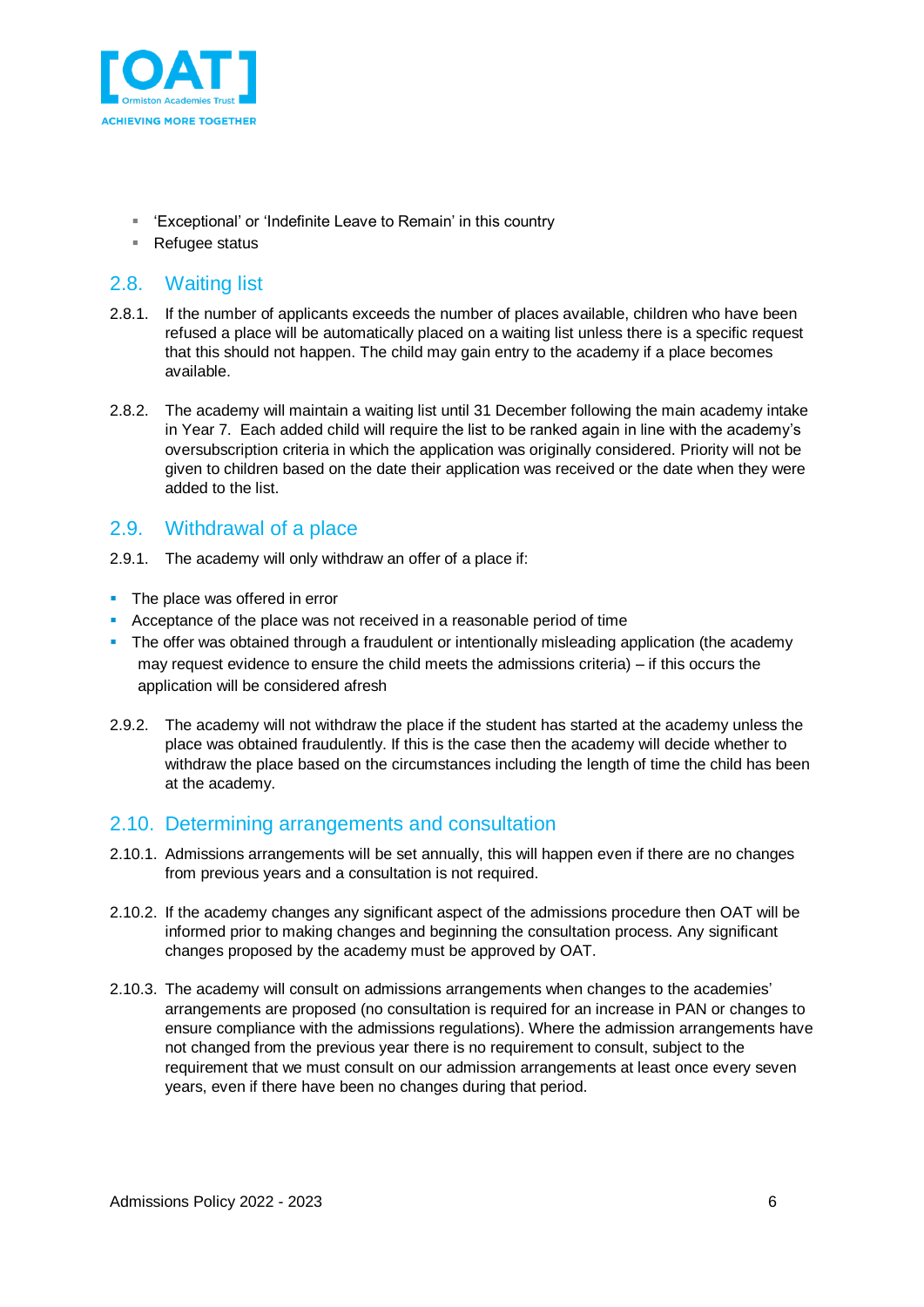

- 2.10.4. We will publish any consultation for admissions on our website and notify appropriate stakeholders. If there are any substantive responses to the academy's consultation then these will be sent to OAT. Any subsequent changes will be made in consultation with OAT.
- 2.10.5. Once our admissions arrangements have been determined we will notify the appropriate bodies and publish a copy of the determined arrangements on our website.

#### <span id="page-6-0"></span>2.11. Admission of children outside their normal age group

- 2.11.1. Parents may seek a place for their child outside their normal age group, for example, if the child is gifted and talented or has experienced problems such as ill health. If parents wish to do this they must contact, in the first instance, the Principal. Contact with the academy must be made at the earliest opportunity to avoid any delays in the application process.
- 2.11.2. The decision whether a child is admitted outside of their normal age group will be made on a case by case basis by the academy's governing body. A panel of at least three governors will consider the admission request based on the student's:
- **Academic ability**
- Social and emotional development
- **Views of the parents and principal; and**
- **Any additional relevant information available**
- 2.11.3. The panel will have to be satisfied that the child would be able to cope with the work of the year applied for **and** that the student would be able to cope with the personal development whist being with a year group who are of a different age. In order to support any application parents will need to submit evidence to demonstrate that the admission into a different year group is in the best interests of the child.
- 2.11.4. Once the governing body has made a decision the child can then apply to the academy using the process detailed in this policy. Parents have a statutory right to appeal against the refusal of a place however this right does not apply if the child is offered a place at the academy but it is not in their preferred age group.

#### <span id="page-6-1"></span>2.12. Complaints about admissions arrangements

- 2.12.1. Any person, or body, can make an objection to the Schools Adjudicator when they consider the academy's arrangements are unlawful, or not in compliance with the School Admissions Code / relevant legislation relating to admissions.
- 2.12.2. Complaints about the appeals panel can be made to the Secretary of State.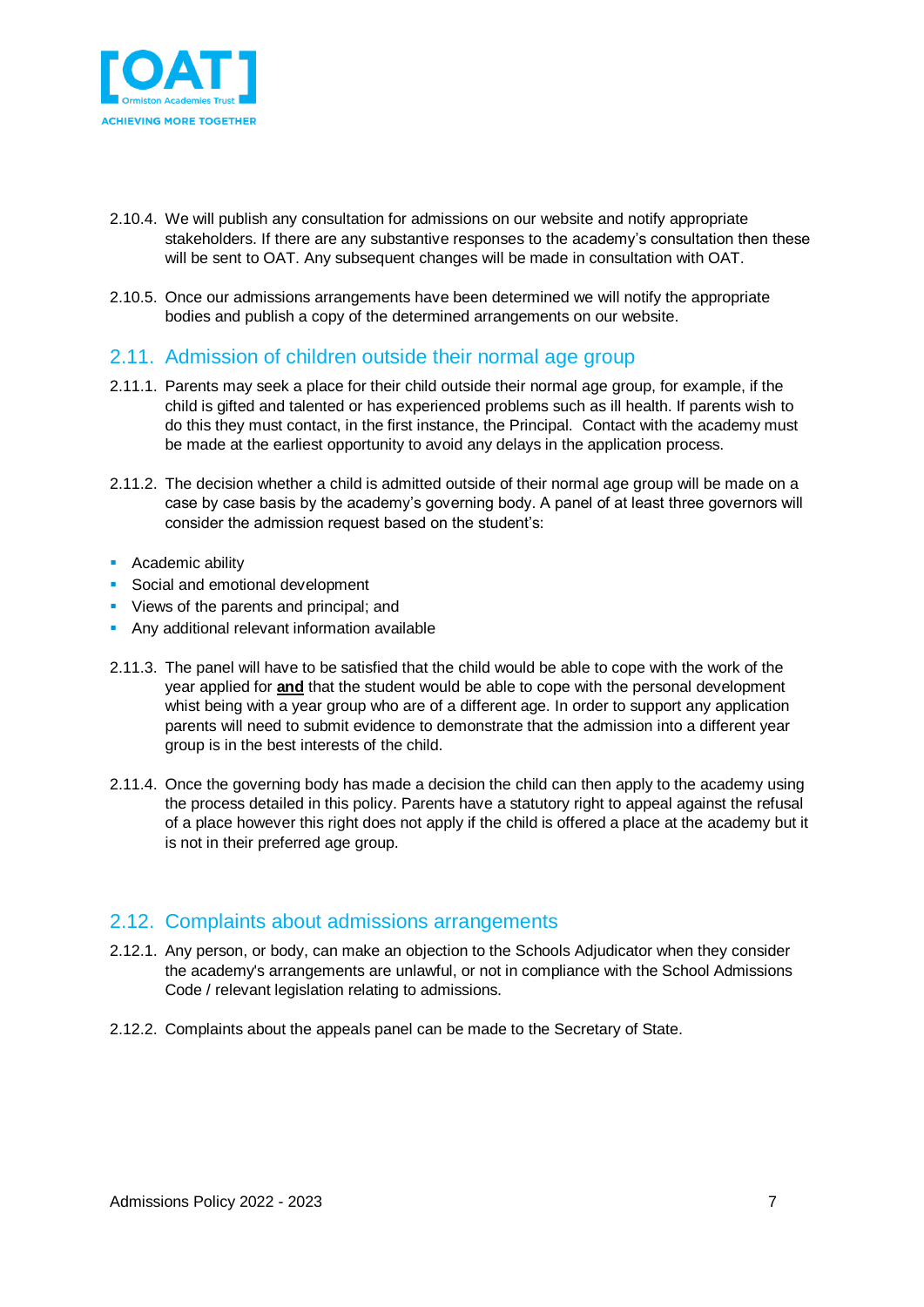

# <span id="page-7-0"></span>3. Secondary admissions

The process detailed in this section is for admissions for secondary admissions. For r further information on this process please contact the Academy's Assistant Principal Support for Learning on 01473 464545.

### <span id="page-7-1"></span>3.1. Number of spaces (PAN)

3.1.1. The academy has an agreed admission number of 180 per year.

#### <span id="page-7-2"></span>3.2. Application process

- 3.2.1. Applications for the 2022/23 academic year begins September 2021.
- 3.2.2. To apply you need to complete Suffolk County Councils application form (CAF1) and submit this directly to Suffolk County Council by the deadline, 31 October. This should be done online at www.suffolk.gov.uk/admissions or submit a normal year of entry application form (CAF1) available from the Local Authority Admissions Team on 0345 600 0981 or at www.suffolk.gov.uk/admissions no later than the national closing date of 31st October,
- 3.2.3. Late applications will not be considered until all other applications have been reviewed.
- 3.2.4. All offers of secondary places will be made through the LA. The academy will not contact parents about the outcome of their application until the offer from the local authority has been received. All offers will be made on the secondary national offer day (1 March or the next working day).

## <span id="page-7-3"></span>3.3. Selection criteria

- 3.3.1. Children are admitted to the Academy using the criteria outlined in this policy. Arrangements for applications for places will be made in accordance with the Local Authority's (LA) coordinated admission arrangements and will be made on the normal year of entry application form (CAF1) provided and administered by the Local Authority. Children who have special educational needs but who do not have an EHC plan will be treated equally to all other applicants in the admissions process. This includes children who may need extra support or reasonable adjustments to be made. See our SEN policy for details of special provision provided by the Academy.
- 3.3.2. If the number of applications is less than the number of spaces then all children will be offered places.

### <span id="page-7-4"></span>3.4. Oversubscription criteria

3.4.1. If the academy receives more applications than there are available places then children with the academy named on an education, health care plan (EHC) or equivalent will be automatically admitted to the academy. If there are still places available, priority for admission will be given to those children who meet the oversubscription criteria set out below: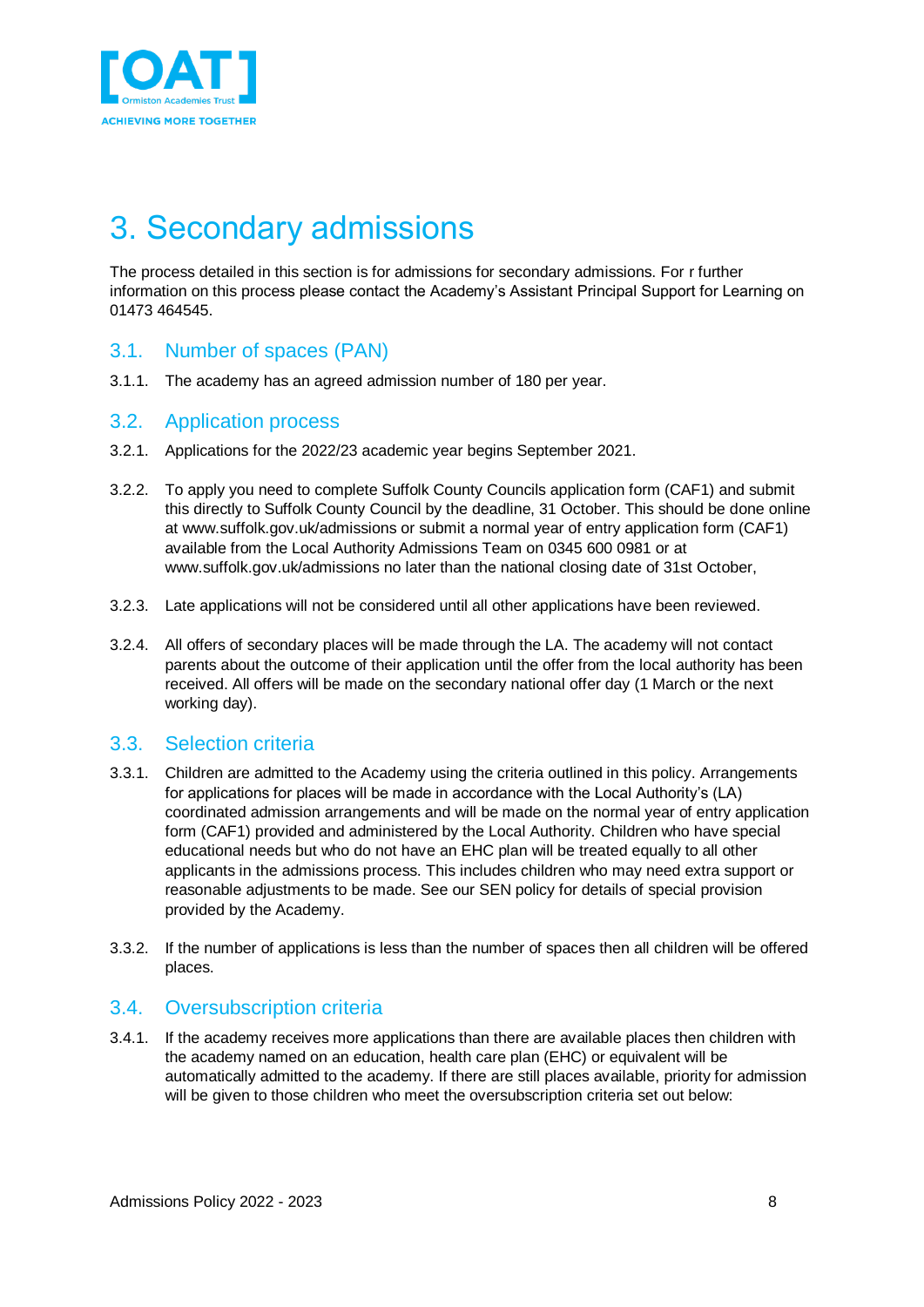

- 5.4.1.1. Looked after children and those who were previously looked after but immediately after being looked after was adopted or became subject to a child arrangements order or special guardianship order. A looked after child is a child who is in the care of a local authority, or being provided with accommodation by a local authority in the exercise of their social services functions (definition used is in Section 22(1) of the Children Act 1989).
- 5.4.1.2. Student with exceptional medical or social needs, that can only be met by providing a place at Ormiston Endeavour Academy rather than any other school. This will only be considered where there is evidence attached to the application and will need to take the form of evidence from an appropriate professional Admissions policy Page 9 of 11 like a Doctor (Consultant) or Social Worker.
- 5.4.1.3. Students with a sibling in attendance at the Academy and who will still be on roll in the year of entry. See definition of sibling in "Definitions 2.1" in the policy.
- 5.4.1.4. Students whom live closest to the Academy. See the definition distance "Definitions 2.1" in the admissions policy
- 5.4.1.5. Students from Multiple Births (e.g. twins/triplets) If the final place available at the Academy is offered to a twin, triplet or other multiple births and the remaining siblings would ordinarily refused, Ormiston Endeavour Academy will where practicable offer places to the remaining sibling/s at the Academy.
- 5.4.1.6. Ordinarily Resident: By ordinarily resident we mean the place where your child usually lives. We consider this to be where they sleep overnight. We may need proof of this address. If you use another address to give the impression that your child lives at a different address to where they are ordinarily resident, such as a second home or a grandparent's address, so that you have a higher priority for a place at that school; we consider this to be a fraudulent application. Where a child lives at two or more addresses, each for part of the week, the address at which the child is ordinarily resident will be considered to be the address that the child lives at for most of the week (excluding weekends and school holidays). Separate evidence in writing from each parent must be provided to confirm the child's living arrangements at the time of application. In cases where the child spends an equal proportion of the school week at two or more different addresses, evidence of which is to be considered the main contact address will be required to support the application. Agreement in writing by the parents will be required to state which address is to be used as the ordinarily resident address. This address will then be used when processing all school preferences expressed. It is not acceptable to use one address for one school preference and another address for another school preference. If we are aware of a parental dispute affecting the application, we may not be able to deal with the application and you may need to seek independent legal advice in order to resolve the matter.
- 5.4.1.7. Late applications: Applications received after the set closing date will be accepted but will not be normally considered for a place at the Academy until after the initial offer date.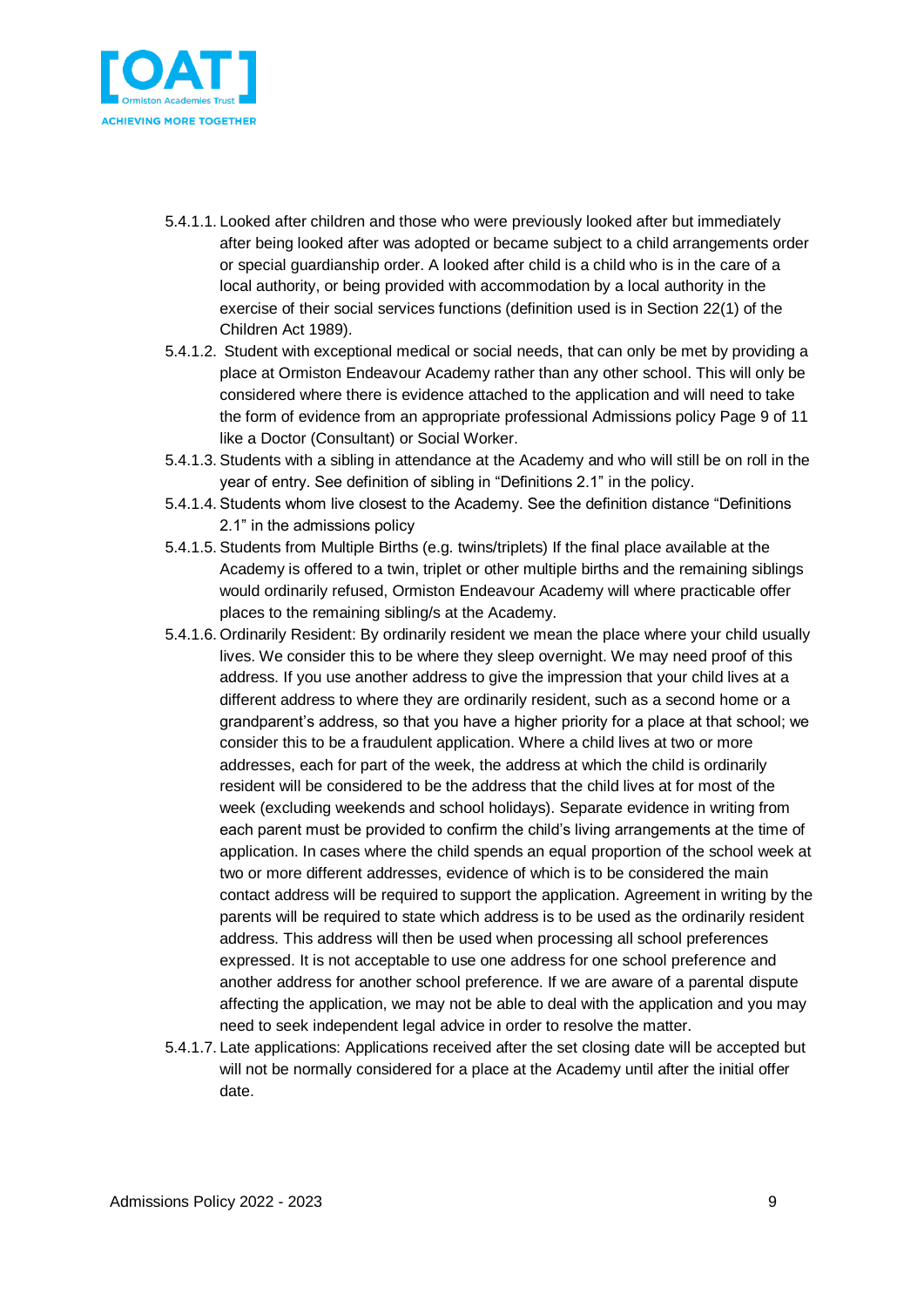

3.4.2. Tie Break: In the unlikely event that two or more applicants competing for a single place at Academy live the same distance from the school, the place will be offered to one applicant on the basis of random lots drawn by a person who is independent of the Academy.

### <span id="page-9-0"></span>3.5. In-year admissions

- 3.5.1. Applications for in-year admissions are considered in the same way as those made at the beginning of the academic year and are dealt with in accordance the local authorities Fair Access Protocol. In-year admissions forms (ADM1) can be obtained from the Academy's website: ormistonendeavouracademy.co.uk or from Suffolk County Councils website: [www.suffolk.gov.uk/admissions](http://www.suffolk.gov.uk/admissions)
- 3.5.2. Students included in the Fair Access Protocol will take precedence over those held on the waiting list. Once a student has been identified for admission to the academy under the Fair Access Protocol the academy will notify the local authority within seven calendar days of the decision to accept or refuse the student's admission.
- 3.5.3. It the academy refuses entry, the local authority may request a direction from the Education Funding Agency (on behalf of the Secretary of State). The academy will set out its reasons for refusal in writing to the local authority within 15 calendar days (for CLA this is reduced to seven calendar days) and may make further representations directly to the EFA (these will be made within seven calendar days). The decision of the Secretary of State will be binding upon the academy.

### <span id="page-9-1"></span>3.6. Unsuccessful applications

- 3.6.1. The academy will inform the child's parent if a decision has been made to refuse their child a place at the academy for which they have applied, this will include the reason why admission was refused, information about the right to appeal, deadlines and contact details.
- 3.6.2. A child is allowed to be on the academy waiting list while lodging an appeal and the appeal will not affect their position on the list. The decision of the appeals panel is binding on the academy.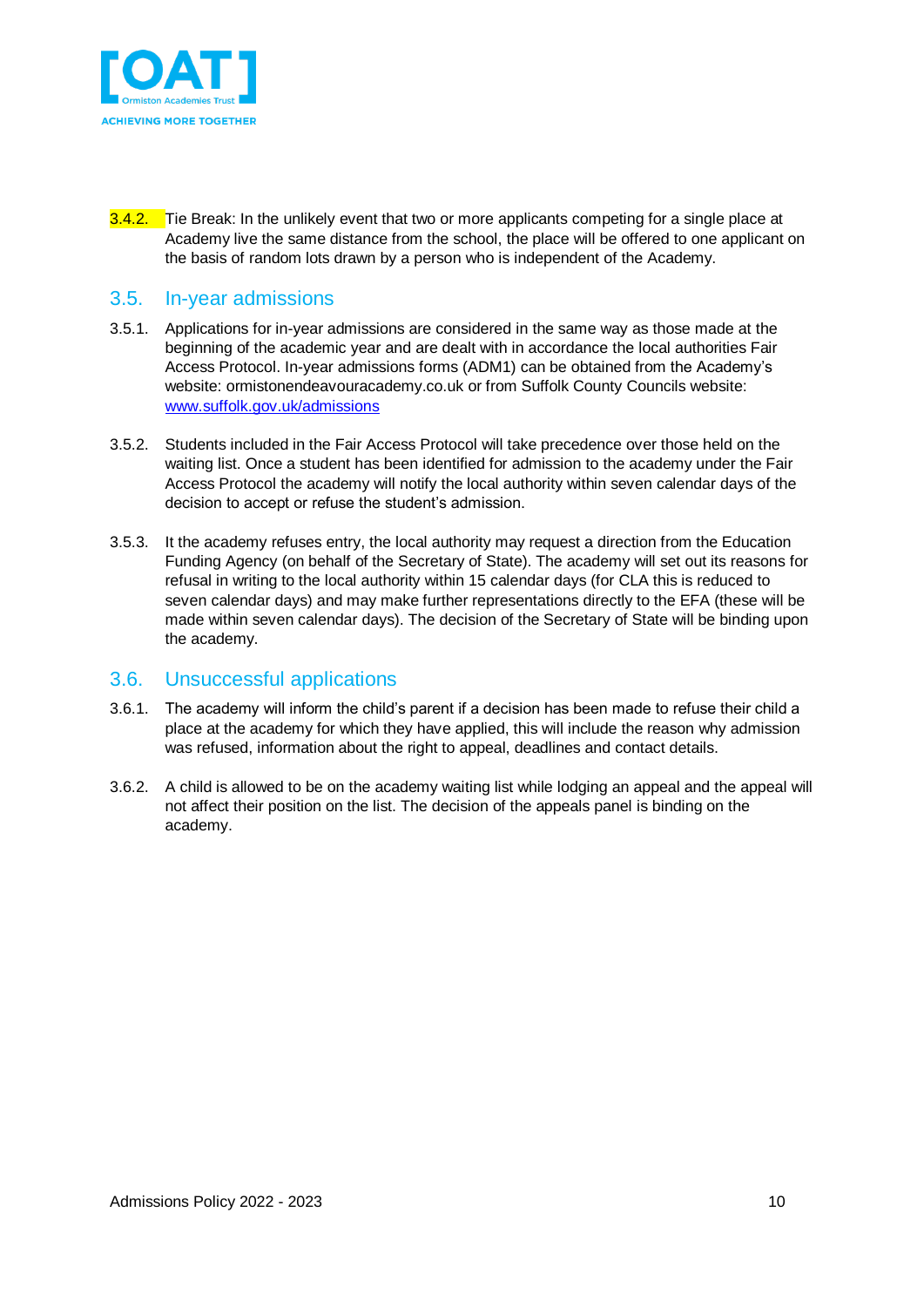

<span id="page-10-1"></span><span id="page-10-0"></span>

#### **1 October 2020**

The date at which academies **must** begin the six-week consultation period if any changes to the policy are being made.

#### **22 November 2020**

The last possible date that academies can submit their final policy to the Governance Team having closed consultation and made changes if necessary

#### **31 January 2021**

The date by which the Governance Team will return your admissions policy with confirmed approval

#### **28 February 2021**

The deadline by which academies MUST publish their 2022-2023 policy online and their appeals timetable on the academy website

#### **28 February 2021**

The deadline by which academies should send their admissions policy to their LA.

## <span id="page-10-2"></span>What constitutes Consultation?

Consultation involves sending out the school's proposed admission policy **before** it is determined to invite comments or objections. Schools **MUST** consult with, i.e. send their proposed admissions policy to:

- **Parents of children between the ages of two and eighteen**
- Other person in the relevant area who in the opinion of the school have an interest in the proposed arrangements
- All other admission authorities within the relevant area (except that primary schools need not consult with secondary schools). This would include any other school in the borough which is their own admission authority.
- The local authority
- **Any adjoining neighbouring local authority**

Good practice would be to ask all your feeder primary schools to send out letters to parents, put a notice in your local paper, advertise the consultation in other local areas or community centres etc. Make a record of all the ways in which you ensured the community was informed of the consultation.

For the duration of the consultation period, the school **MUST** also publish a copy of their full proposed admission arrangements on their website together with details of the person within the school to whom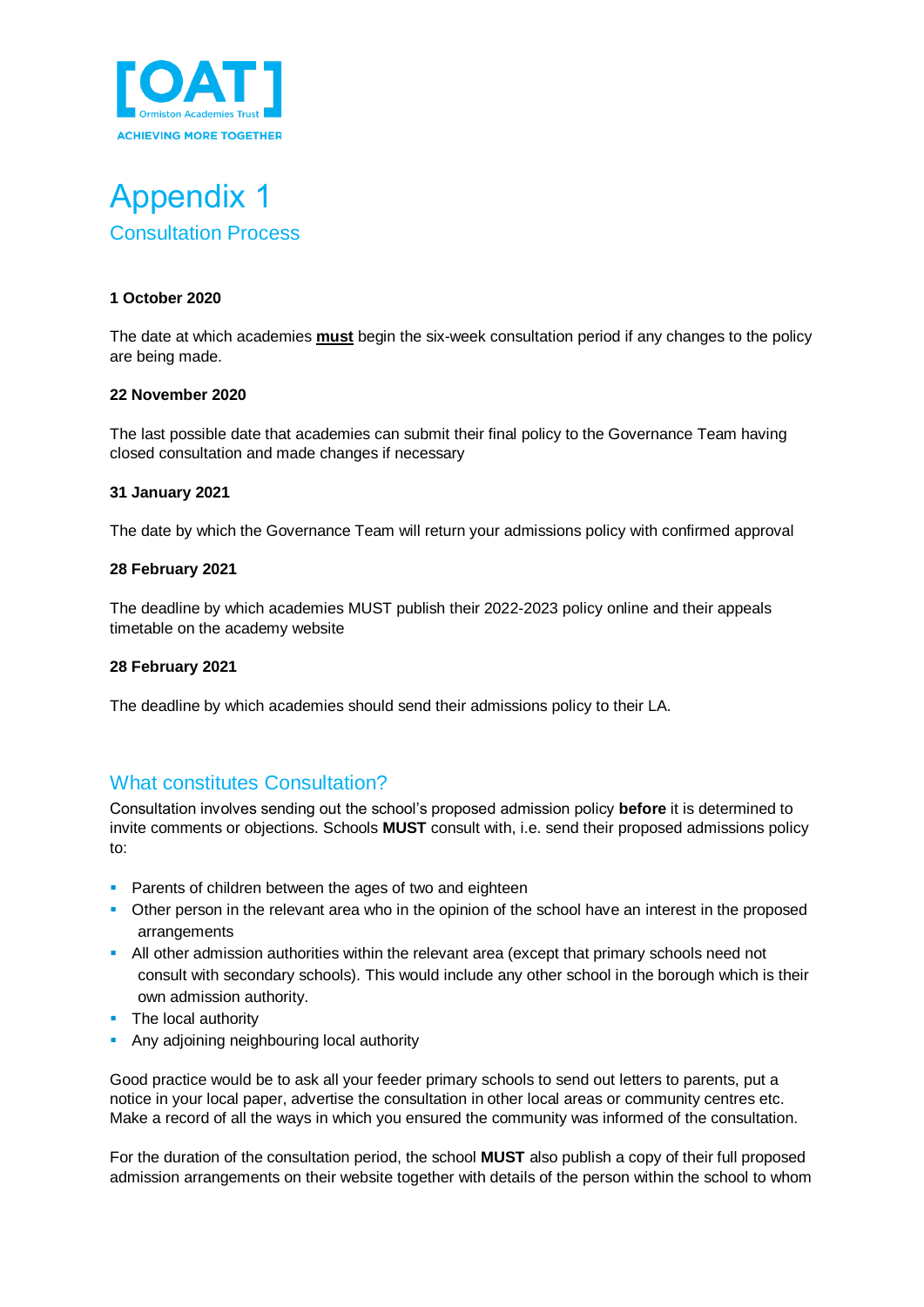

comments may be sent and the areas on which comments are not sought. Schools **MUST** also send upon request a copy of the proposed policy to any of the person or bodies listed above inviting comment.

Failure to consult effectively may be grounds for subsequent complaints and appeals and so it pays to get the consultation right.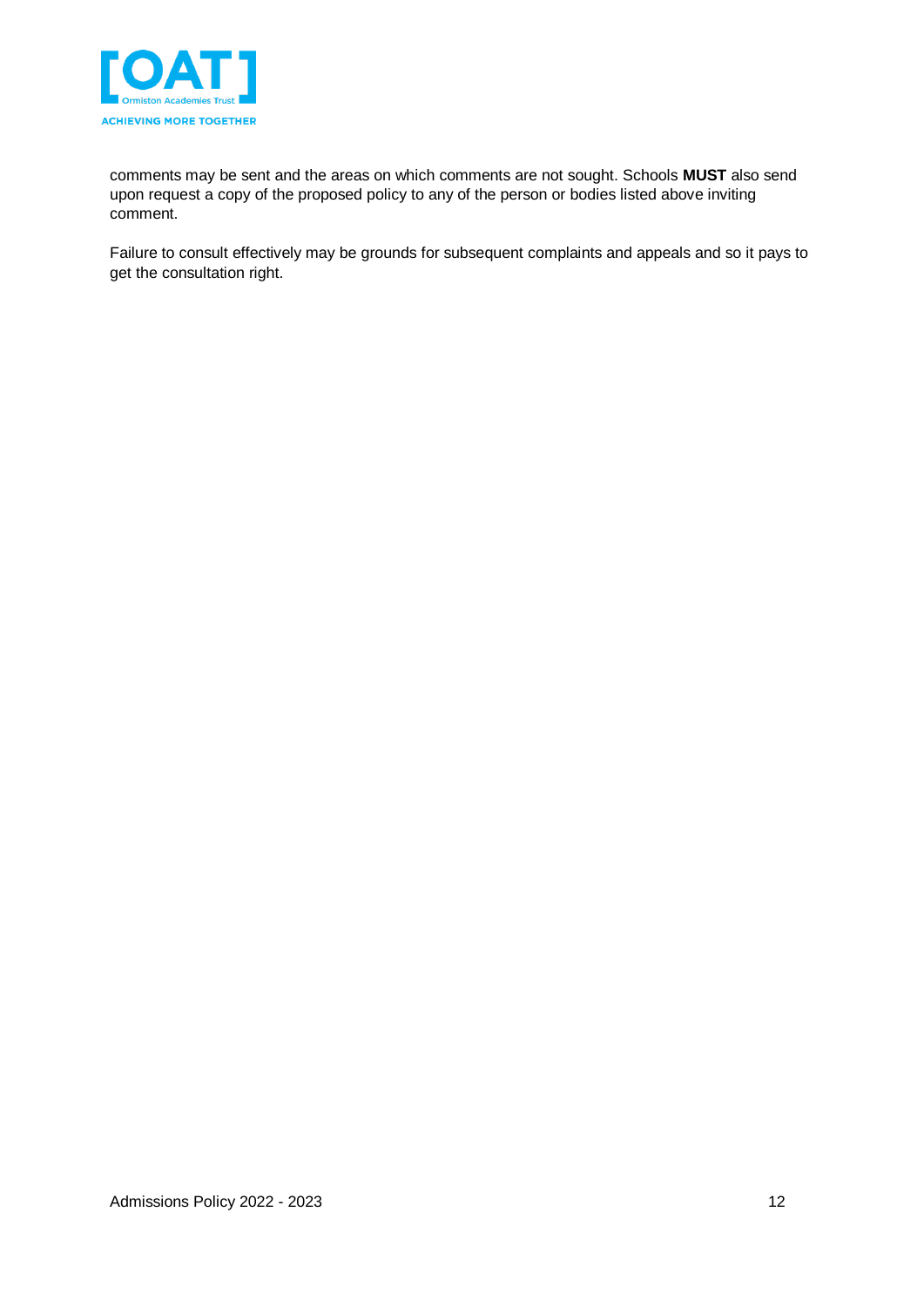

## <span id="page-12-1"></span><span id="page-12-0"></span>Appendix 2. Admissions policy consultation letter

Address line one Address line two Town **County** Postcode Date

#### **RE: Consultation on admission arrangements**

#### Dear **interested party,**

I am writing to notify you of the upcoming consultation on the academy's admissions policy. The consultation period will run from 1st October 2020 until 12th November 2020; during this time, parents are invited to express their views and any concerns about the admission arrangements at Ormiston Endeavor Academy.

In accordance with the DfE's 2014 statutory 'School Admissions Code' guidance, as a school we must consult on our admission arrangements when changes are proposed, and at least once every seven years.

#### Changes are not proposed

For this reason, a consultation is currently being held to meet the academy's statutory duty; however, it should be noted that no changes to the current admission arrangements have been proposed.

In accordance with statutory DfE guidance, the consultation will run for at least six weeks and, as an interested party at name of academy, we are keen to hear your views on the current admission arrangements]; therefore, we invite you to participate in the consultation if you have any concerns regarding the matter.

All responses to the consultation should be made in writing and submitted before 12.00pm on  $12<sup>th</sup>$ November 2020 to:

#### j.daniels@oeacademy.co.uk

Please note that written responses should outline your personal details, including your name, address and relationship to the academy.

At the end of the consultation period, the governing board will meet to consider responses and submit a final policy to the Ormiston Academies Trust Board of Trustees for approval.

For further information regarding the consultation process, please refer to our proposal document, copies of which can be located on the academy website or in hard copy from the school office. If you